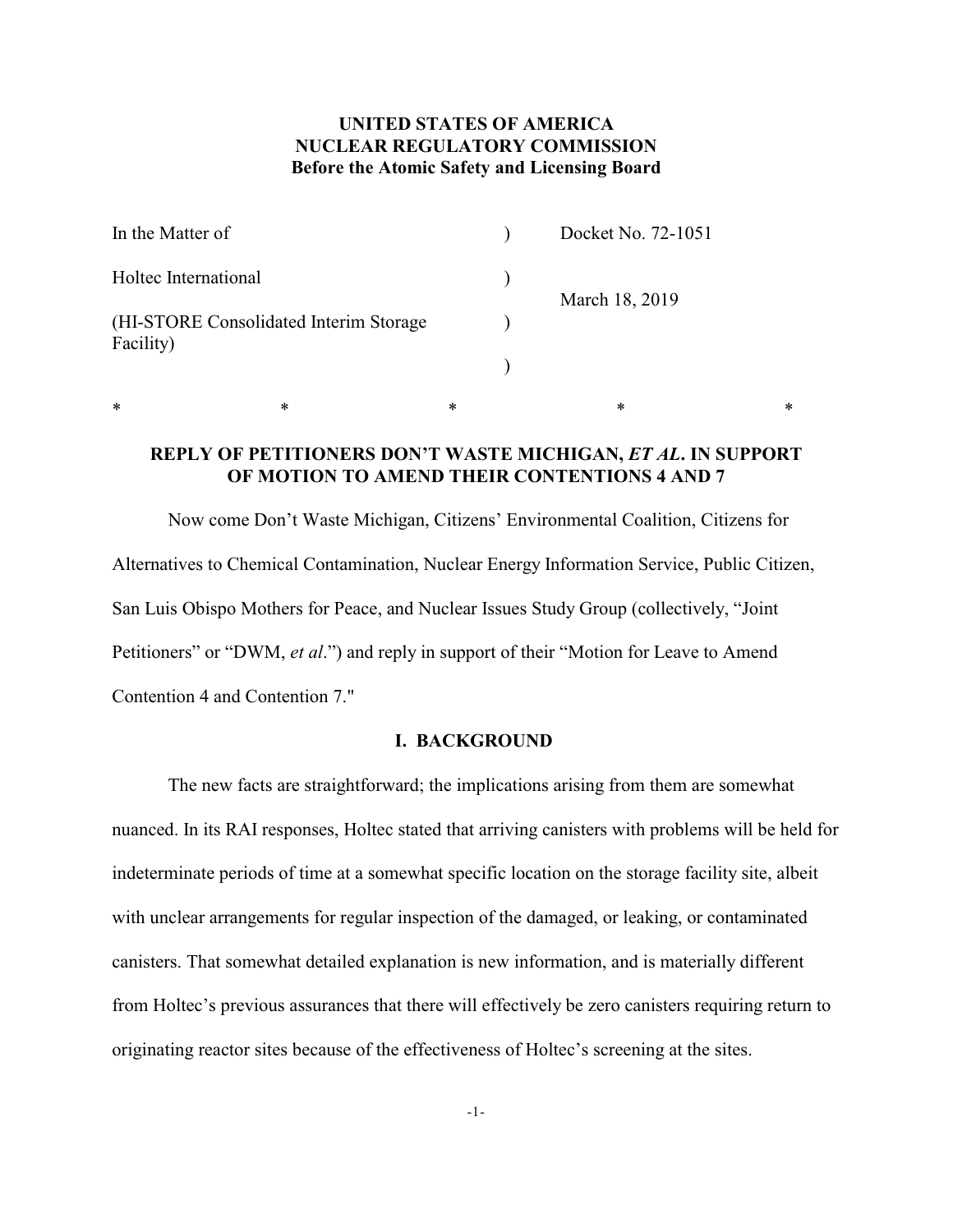Then, Holtec reinforced its denial that canisters with problems will even be delivered to the Consolidated Interim Storage Facility ("CISF") because of the company's promised thorough screening at reactor sites (response RAI 9-3): "Section 9.2.2 [of the SAR] has been revised to state that 'no credible normal, off-normal or accident conditions' could challenge the integrity of the canister confinement integrity and result in a release of any radioactivity."

But at responses RAI LA-1, Holtec explained that it is adding a new § 5.5.5.b.3 to Appendix A of the proposed Materials License, which states that "loaded HI-STAR 190 casks containing canisters that do not pass the Krypton-85 test or helium leak test may be staged at the HI-STORE CISF prior to returning to the site of origin *or other facility licensed to perform fuel loading procedures, provided the 10 CFR 72.104 limits for the site [sic].*" (Emphasis added).

Thus after stoutly maintaining that it will have no need for a dry transfer system ("DTS") for the first 100 years–and at the century mark, only to transfer spent nuclear fuel into new canisters–Holtec belatedly in this proceeding admits that within the 40-year initial license term it will instead have need for *someone else* to maintain DTS capability to take care of Holtec's unloading and remediation of canisters. This is an important divergence from the Continued Storage GEIS, which importantly notes that presently, no DTS facilities exist anywhere.

DWM *et al.* stand by their contention that the GEIS does not "fit" Holtec in many important ways, and now has produced evidence that DTS availability, supposedly precluded from consideration in the Holtec CISF application because unnecessary during the initial 40-year licensing period, will actually be necessary during that licensing period.

Holtec's self-generated contradiction poses issues of fact, that canisters will arrive with structural or contamination problems needing special handling because of the dangers. Holtec's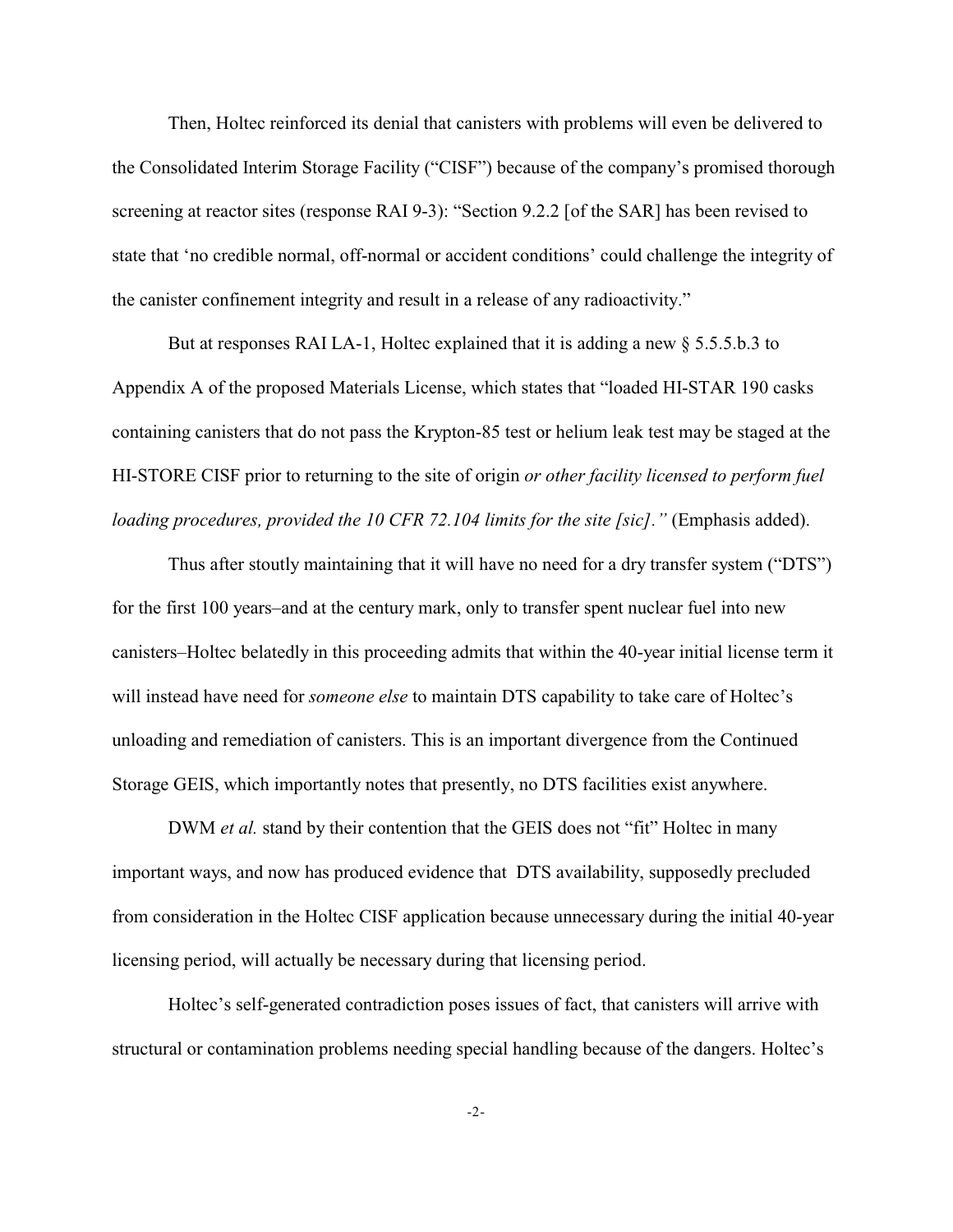requirement for DTS capability suggests new inquiries will have to be launched as part of the NEPA investigation, such as:

(1) How many at-risk canisters and casks does it foresee?

(2) What is the range or array of anomalous canister characteristics expected?

(3) What provisions are there for expedited handling of canisters urgently needing remediation or emitting extraordinary levels of hazardous radiation?

4) If DTS capability is developed somewhere, will there still be a Holtec policy of returning canisters to the originating reactor site?

5) Will noncompliant canisters identified at originating reactor sites be diverted, not to Holtec, but to the location of the DTS, and if so, what will the potential environmental effects of that waste stream be?

6) Will the offsite DTS figure into canister reloading, using disposal canisters?

7) How can nonexistent DTS facilities merit a finding of NEPA compliance from the NRC?

#### **II. ARGUMENT**

Holtec and the NRC Staff collectively urge that even if DWM *et al.* have produced new information, it is not significant; or that it is not even new. For Holtec to shift from a dogmatic insistence that there will be no site emergencies rising to the level of requiring high-tech remediation in the form of a DTS during the first century of operations, to admitting the need for such capacity to be available (even if offsite), changes the operational thrust of Holtec significantly. For one thing, it signifies that Holtec planners may finally be moving into objective reality by admitting the possibility of problem canisters arriving at Holtec, which prompts the

-3-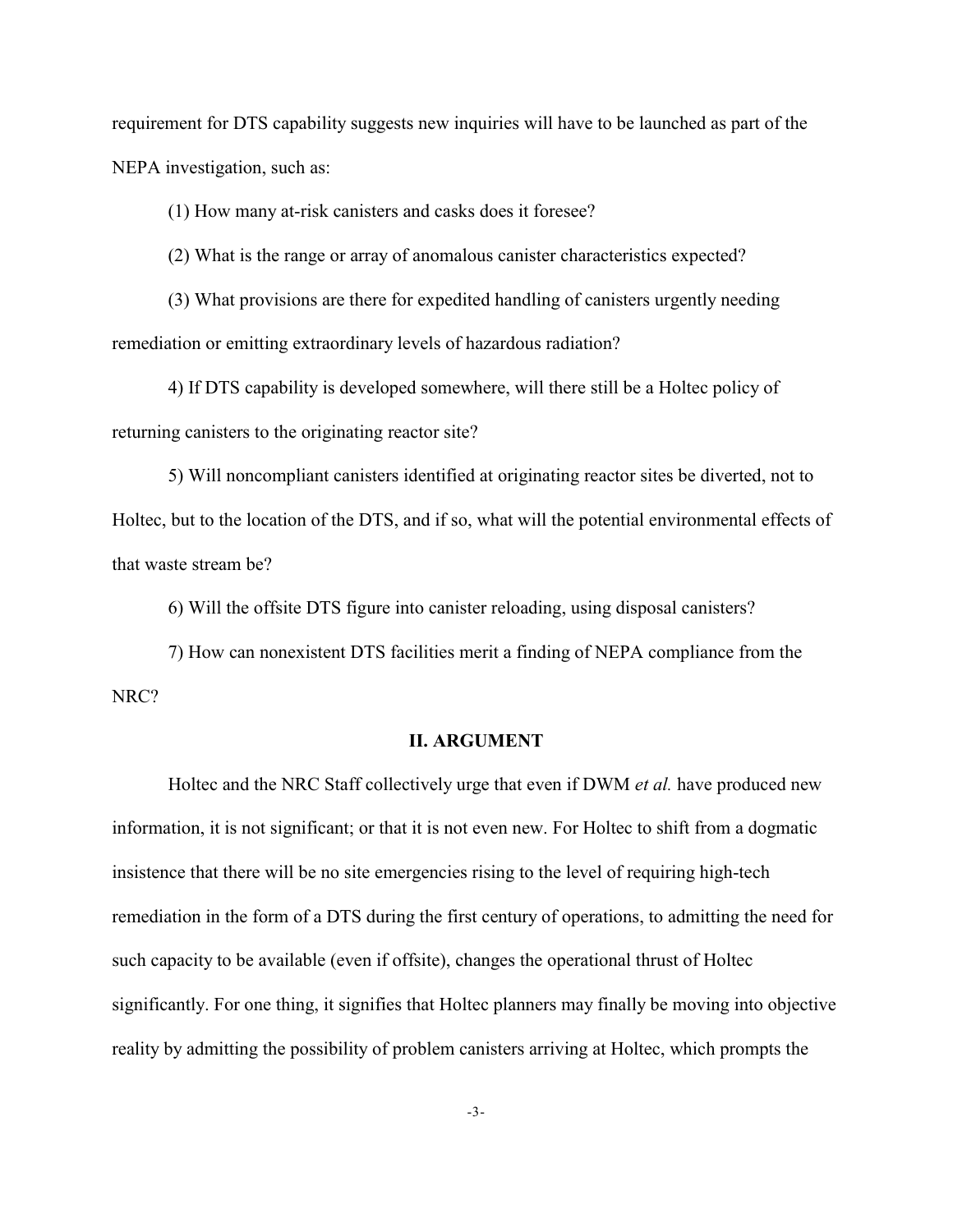need to adequately plan for addressing that high-risk hazard. A petitioner may be able to meet the late-filed contention requirements without a showing that the Staff's environmental review documents significantly differ from the applicant's environmental report by presenting significant new evidence not previously available. *Sacramento Municipal Utility District* (Rancho Seco Nuclear Generating Station), CLI-93-12, 37 NRC 355, 359-360 (1993).

A new or amended contention may be timely for purposes of 10 C.F.R. 2.309(f)(2)(iii) if the new and material information was revealed in a piecemeal fashion, and where the foundation for the contention is not reasonably available until the later pieces fall into place. In such cases, the licensing board must determine when, as a cumulative matter, the separate pieces of the information puzzle were sufficiently in place to make the particular concerns readily apparent. *Entergy Nuclear Vermont Yankee, LLC, and Entergy Nuclear Operations, Inc*. (Vermont Yankee Nuclear Power Station), LBP-06-14, 63 NRC 568, 579 (2006). From this perspective, DWM *et al.* may be seen as amending and adding significant new information to the litigation in an attempt to keep up with Holtec's ever-evolving perception of the demands that project activity will present.

DWM *et al.* have brought to the ASLB's and parties' notice that Holtec now admits a need for dry transfer storage system availability much earlier in the CISF operations timeline than previously acknowledged. By doing so, DWM *et al.* have avoided the damned-if-you-do/don't evidence trap raised by the Holtec and NRC Staff oppositions. New information not specifically stated in the original contention and bases is deemed relevant if it falls within the "envelope," "reach," or "focus" of the contention when read with the original bases offered for it. Arguably, where an intervenor has provided additional specific information that falls within the ambit of its

-4-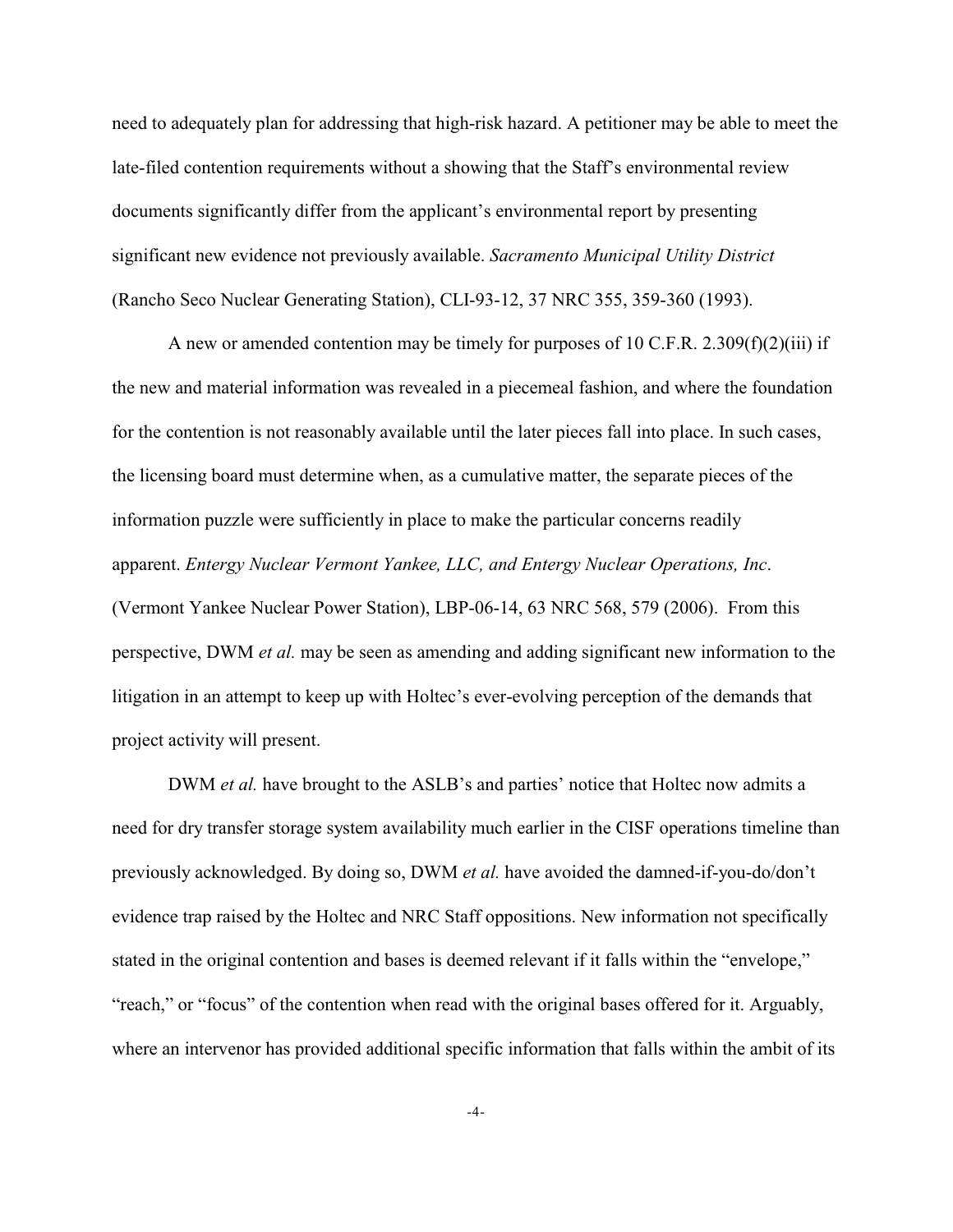original admitted contention, it is not really an "amendment" at all. *Duke Energy Corp.* (Catawba Nuclear Station, Units 1 & 2), LBP-04-12, 59 NRC 388, 391 (2004). Perhaps the news that a DTS should be available during the first licensing period (indeed, *from the start of that 40 year period since it involves transport and delivery of spent nuclear fuel to Holtec)* is supplemental, and obviously relevant, to the contention. But if it falls outside such ambit, then an amended contention would be necessary in order for the new information to be considered relevant and admissible. *Id*. And so DWM *et al.* have done so. Thus even if the ASLB were to find that DWM *et al.*'s new information<sup>1</sup> somehow isn't significant, Holtec and the NRC Staff surely cannot later claim that they were not notified that the strikingly earlier-than-originally-planned DTS availability condition would be part of the factual issues for trial.

For the foregoing reasons, Don't Waste Michigan *et al.* pray the Atomic Safety and Licensing Board to grant them amendment of their Contentions 4 and 7 as requested.

Respectfully submitted,

\_\_/signed electronically by/\_\_ Terry J. Lodge 316 N. Michigan St., Suite 520 Toledo, OH 43604-5627 (419) 205-7084 tjlodge50@yahoo.com Counsel for Don't Waste Michigan, *et al.* 

<sup>&</sup>lt;sup>1</sup>The NRC Staff concedes the RAI information provided is new, while seeking to damn with faint praise DWM *et al.'*s revelation of Holtec's significantly altered position concerning "off-normal conditions:" "DWM is correct that Holtec updated the SAR to include a conclusion in Section 9.2.2, in the discussion on confinement integrity, that no 'off-normal . . . conditions' could challenge the confinement system and result in a release. However, when the RAI and Holtec's response is viewed in context, the information DWM now seeks to challenge was already included in the application." NRC Staff Response to Don't Waste Michigan *et al.*'s proposed Amendments to Contentions 4 and 7 at 7.